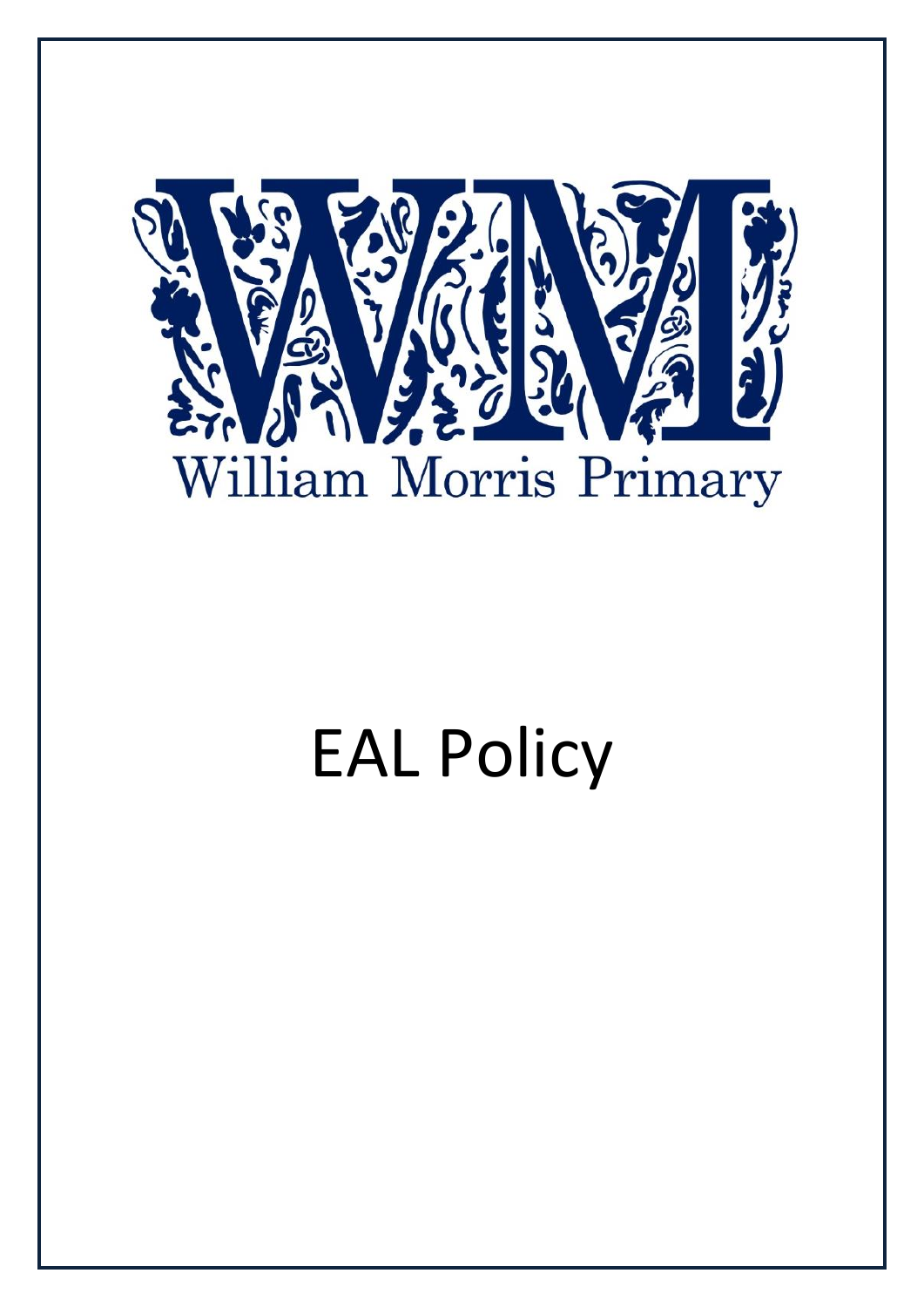## **Purposes**

- To promote equality of opportunity for all learners for whom English is an additional language.
- To deliver a broad, balanced curriculum which reflects the needs of children for whom English is an additional language.
- To ensure EAL pupils reach their full potential.

# **Guidelines**

- 1. To promote academic achievement by grouping EAL pupils according to cognitive level rather than English language level.
- 2. To identify language outcomes for all curriculum areas and include in medium-term and weekly planning.
- 3. To promote and encourage the development of the children's first languages in order to facilitate concept development in tandem with their acquisition of English.
- 4. To provide pupils with access to resources which are age appropriate, at an appropriate language level, and are linguistically and culturally appropriate.
- 5. To use key visuals and other strategies to support children's access to the curriculum.
- 6. To ensure that language and literacy are taught within the context of all subjects.
- 7. To ensure that learners not yet fluent in spoken English or the language of the curriculum are entitled to receive planned support for their oracy and literacy skills.
- 8. To actively liaise with parents to help them to support their children's learning.
- 9. To facilitate parents' access to school life by providing dual language information and bilingual support especially for parents' evenings, school events and workshops, and to monitor parental involvement where possible.
- 10. To ensure that EAL pupils are assessed in their first language where possible and where appropriate.
- 11. To seek first language assessment to ensure the accurate identification of SEN.
- 12. To monitor the results of statutory tests by language and ethnic group and set targets to address any underachievement identified.
- 13. To provide all staff with high-quality professional development to develop their knowledge of EAL pedagogy and their skills for teaching EAL learners.
- 14. To celebrate multilingual skills and promote linguistic diversity with all pupils.

# **Supporting the EAL Policy**

# **Whole school language development**

All teachers will need to consider the language demands as well as the content of the curriculum and plan how they can support pupils to develop oracy and literacy across the curriculum.

In writing schemes of work and medium term plans, teachers should consider the following questions:

1. What opportunities are there to explore ideas orally and collaboratively?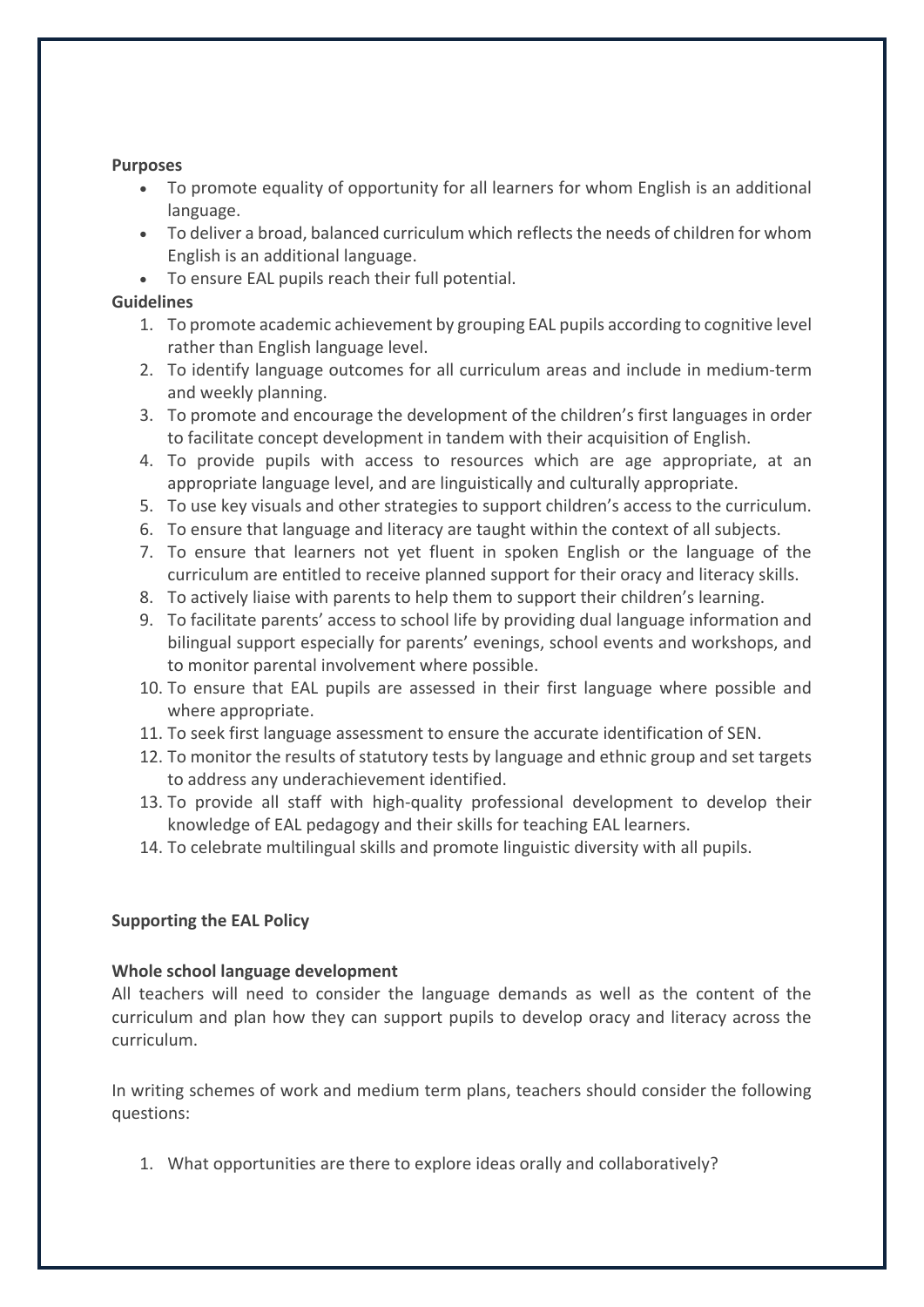- 2. How can teachers (or additional adults or other children) model the key subject language needed?
- 3. What specialist vocabulary do pupils need in order to understand new concepts and how can this be presented to them in an accessible way?
- 4. What range of texts do pupils need to read and how can their reading be scaffolded to support learners with diverse needs?
- 5. What types of written tasks do pupils need to carry out and how can these be framed to support pupils at different levels?
- 6. Are lessons planned to ensure that any additional adult has a clear role in developing literacy?

# **The role of class teachers is to:**

- develop consistent approaches to teaching and learning in literacy and to build increased awareness of the existing language knowledge and understanding that pupils bring to lessons
- use speaking and listening strategies to develop subject learning
- plan for teaching and learning of subject-specific vocabulary
- develop active reading strategies to increase pupils' ability to read for a purpose and engage with a variety of texts.
- model writing for key text types within their subject.

## **Language and literacy experiences of EAL learners**

- Some pupils already have good language and literacy skills in two or more languages
- Some pupils are beginner EAL learners have never learnt to read or write in any language
- Some pupils have missed some or all of their education and have not fully developed the language and literacy skills needed for primary school
- Some pupils have SEN with language or literacy needs

**All** these diverse groups benefit from teaching that develops their language and literacy so they become fluent in the academic language of the primary curriculum which is the key to academic success.

As pupils progress through school, the language and literacy demands of the curriculum **increase** and pupils need to develop a wider range of language skills, in particular making the transition from spoken to written forms. They also need to be able to adopt different styles (genres) to meet different purposes and audiences which need to be explicitly taught.

## **Beginner EAL learners**

It takes 1-2 years to become fluent in everyday spoken English, but 5-7 years to develop proficiency in formal, written English. Pupils who are new to English will benefit from being integrated into mainstream teaching and learning experiences most of the time.

This enables them to;

• develop oral fluency quickly immediately feel part of the school develop language in context experience their full curriculum entitlement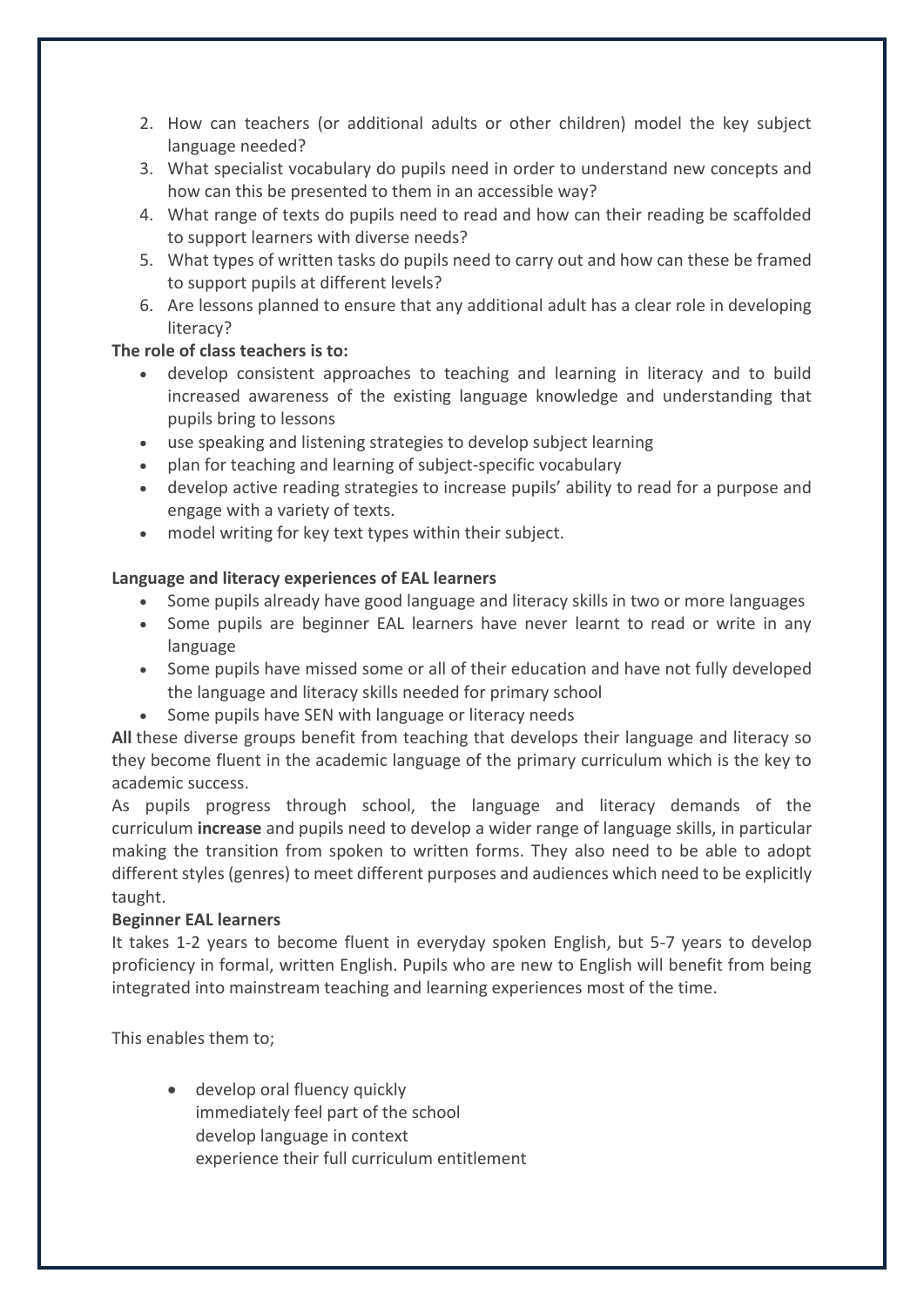Additional support in class and some small group literacy teaching will be beneficial in the early stages, although pupils should not necessarily be withdrawn from Maths, Modern Languages or practical subjects where they can usually make good progress whatever their language level in English.

## **Teaching strategies to support EAL beginners**

- Provide a classroom rich in oral experiences
- Enable pupils to draw on their existing knowledge of other language/s
- Encourage and use bilingual support from other students and staff
- Use translated materials and bilingual dictionaries
- Allow students time to practice new language
- Use visual support of all kinds (diagrams, maps, charts, pictures)
- Develop card sorting, sequencing and matching activities

## **Developing language and literacy skills**

In order to be fully literate, pupils need to be able to understand how we adapt our everyday speech into formal, written texts.

## **Learning through talk**

- 1. Using speaking to clarify and present ideas
- 2. Using active listening to understand a topic
- 3. Hypothesising, evaluating and problem solving through discussion

## **Teaching strategies**

- Provide pre and post listening activities such as listening frames
- Use information gap and other collaborative activities
- Allow students to do some assessment orally
- Ask students to rehearse answer with partner before answering
- Use additional adults to support discussion groups

## **Learning from text**

- 1. Reading for meaning inference and deduction
- 2. Understanding how subject specific texts are organised
- 3. Developing research and study skills

## **Teaching strategies**

- Make the purpose of reading explicit
- Read aloud to pupils
- Teach pupils how to find their way around text books and use index, contents, etc.
- Show pupils how to write questions before starting research
- Help pupils decide whether to scan or skim read or close read
- Ask pupils to transfer information from text to diagrams
- Encourage and show pupils how to use the library for research and pleasure

# **Learning through writing**

- 1. Using writing to think, explore and develop ideas
- 2. Structuring and organising writing to link ideas into paragraphs
- 3. Developing clear and appropriate expression at sentence level

## **Teaching strategies**

- Make sure pupils are clear about the purpose and audience for their writing
- Point out the differences between speech and writing